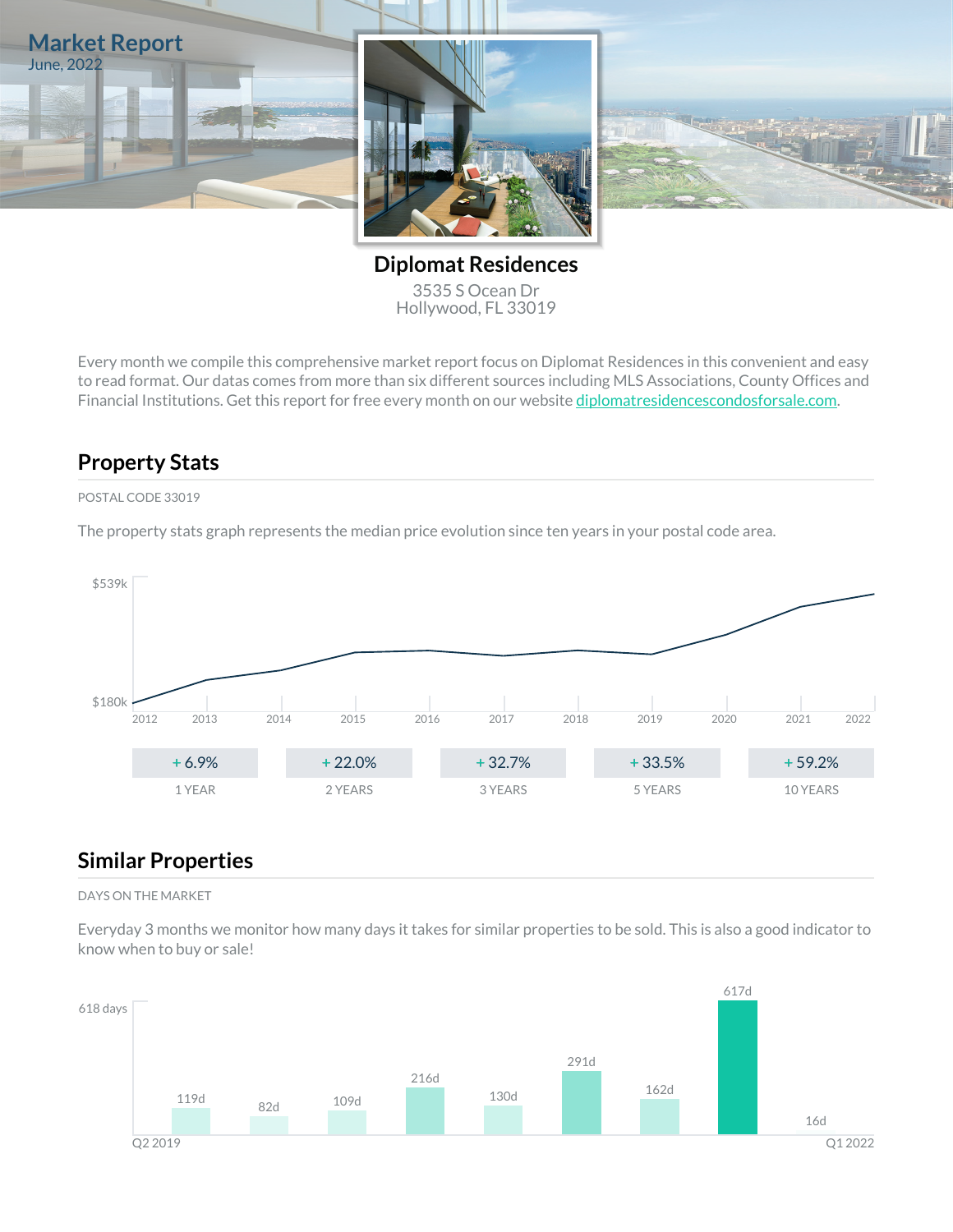## **Mortage Rates**

PER YEAR

Understanding mortgage economics is important when you want to buy with a loan. Below is the historical yearly average mortgage rates in the Unites States retrieved from Freddie Mac©

#### 30 YEARS FIXED 4.4%



### 15 YEARS FIXED 3.9%



### 5/1-YEAR ADJUSTABLE 3.9%



## **Schools**

CLOSEST

Having good schools nearby is important if you have kids or plan to rent or sell your home. Ratings are retrieved from the leading independent and nonprofit GreatSchools©

| ELEMENTARY SCHOOL | MIDDLE SCHOOL                                                                                          | <b>HIGH SCHOOL</b> |
|-------------------|--------------------------------------------------------------------------------------------------------|--------------------|
|                   | Beachside Montessori Village Hollywood Academy of Arts and Science Middle SchoolHallandale High School |                    |
| 10/10             | 10/10                                                                                                  | 3/10               |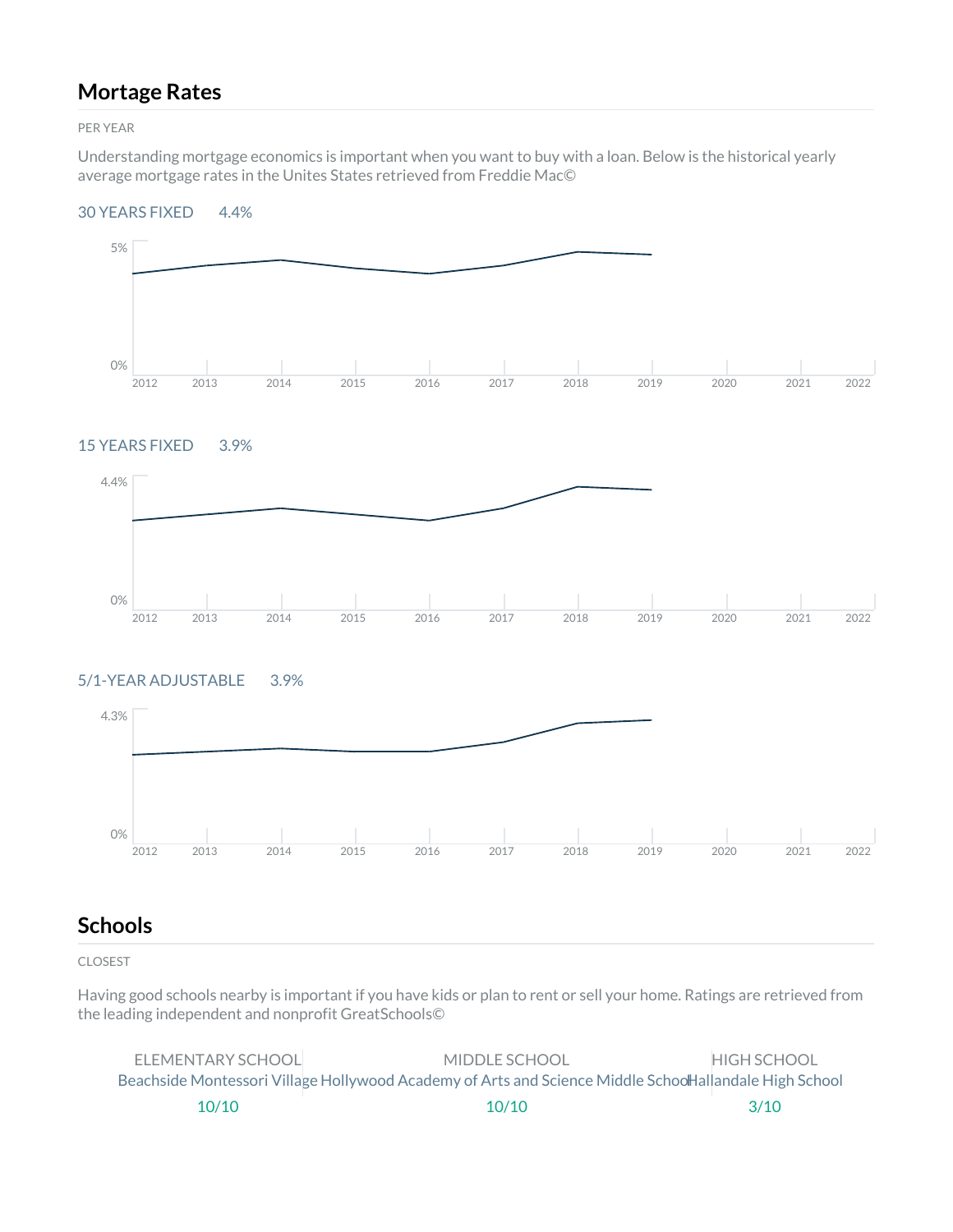## **Insights**

IN DIPLOMAT RESIDENCES

Below the average listing prices of available unit per property type.



## **Activity**

SOLD OR RENTED

Below the latest transactions reported by the local MLS Association for Diplomat Residences



UNIT 1705 SOLD | FEB 2022



\$7,900  $\frac{p}{\sum 3}$   $\sum_2$ 

UNIT 903 RENTED | FEB 2022



UNIT 2104 SOLD | AUG 2021





UNIT 2302 SOLD | JUL 2021

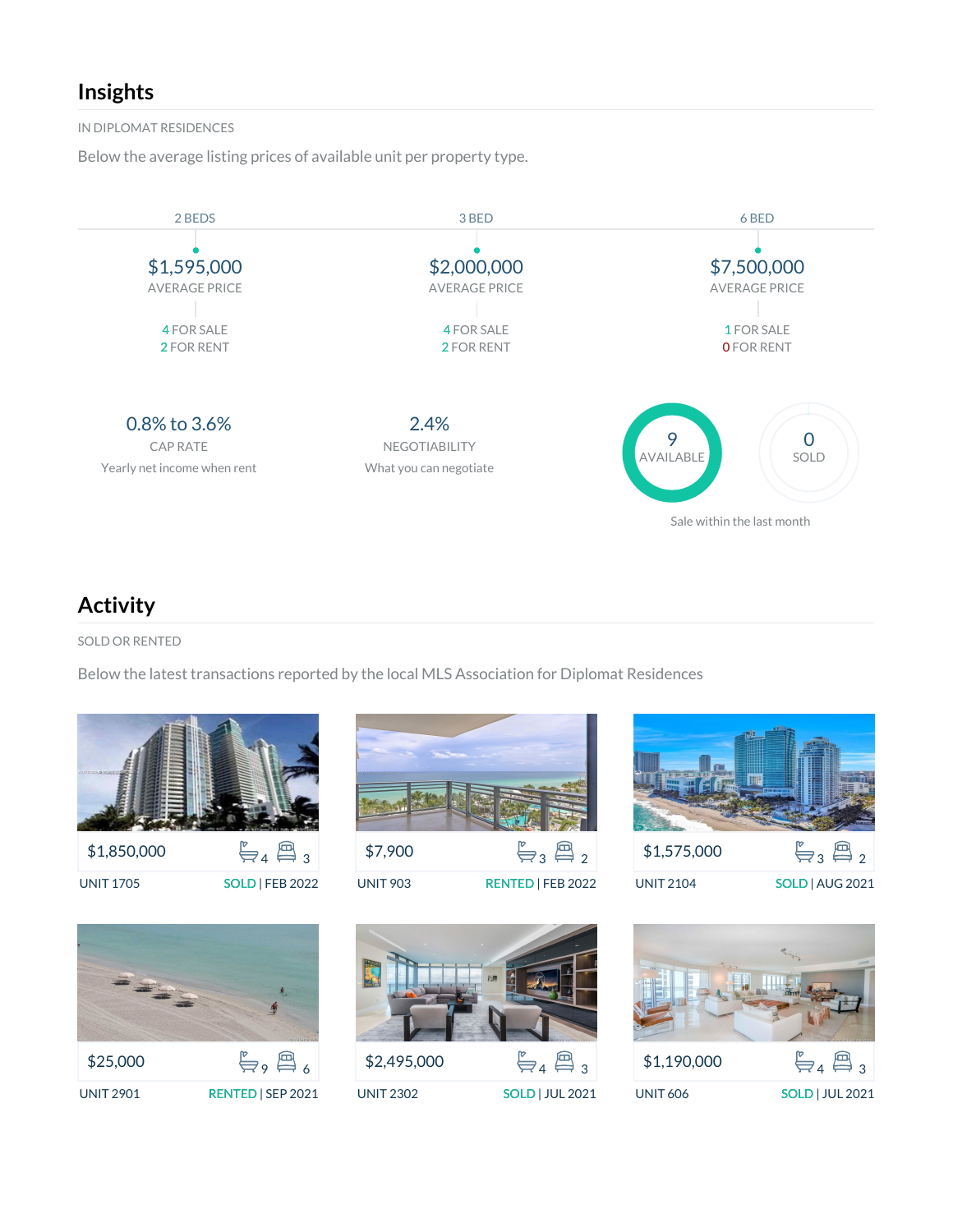# **Sold**

LAST 20 PROPERTIES SOLD IN DIPLOMAT RESIDENCES

| Unit | Price       | Beds/Baths | $$$ /Sqft | Sqft  | <b>Buying Date</b> | Days on Market |
|------|-------------|------------|-----------|-------|--------------------|----------------|
| 1705 | \$1,850,000 | 3/4        | \$705.3   | 2,623 | Jan 2022           | 16             |
| 2104 | \$1,575,000 | 2/3        | \$694.8   | 2,267 | Aug 2021           | 51             |
| 2302 | \$2,495,000 | 3/4        | \$898.5   | 2,777 | <b>Jul 2021</b>    | 1183           |
| 606  | \$1,190,000 | 3/4        | \$416.5   | 2,857 | Jun 2021           | 270            |
| 1903 | \$1,950,000 | 2/3        | \$862.8   | 2,260 | <b>Jun 2021</b>    | 234            |
| 805  | \$1,295,000 | 3/4        | \$466.0   | 2,779 | May 2021           | 57             |
| 1406 | \$1,299,000 | 3/4        | \$454.7   | 2,857 | May 2021           | 37             |
| 1604 | \$879,000   | 2/3        | \$407.5   | 2,157 | Apr 2021           | 214            |
| 2703 | \$3,200,000 | 4/6        | \$645.2   | 4,960 | Mar 2021           | 447            |
| 1904 | \$949,000   | 2/3        | \$440.0   | 2,157 | Mar 2021           | 146            |
| 1706 | \$1,200,000 | 3/4        | \$393.4   | 3,050 | Mar 2021           | 280            |
| 601  | \$1,700,000 | 3/4        | \$568.8   | 2,989 | Dec 2020           | 164            |
| 2106 | \$1,395,000 | 2/3        | \$488.3   | 2,857 | Oct 2020           | 95             |
| 2606 | \$1,349,000 | 3/4        | \$472.2   | 2,857 | <b>Jul 2020</b>    | 216            |
| 2105 | \$1,690,000 | 3/4        | N/A       | N/A   | Mar 2020           | 109            |
| 1001 | \$3,075,000 | 3/4        | \$967.6   | 3,178 | Aug 2019           | 106            |
| 2705 | \$1,375,000 | 3/4        | \$524.2   | 2,623 | Jul 2019           | 57             |
| 2105 | \$1,299,000 | 3/3        | \$495.2   | 2,623 | May 2019           | 119            |
| 804  | \$995,000   | 2/3        | \$461.3   | 2,157 | <b>Nov 2018</b>    | 3              |
| 405  | \$1,165,000 | 3/4        | \$444.1   | 2,623 | <b>Nov 2018</b>    | 91             |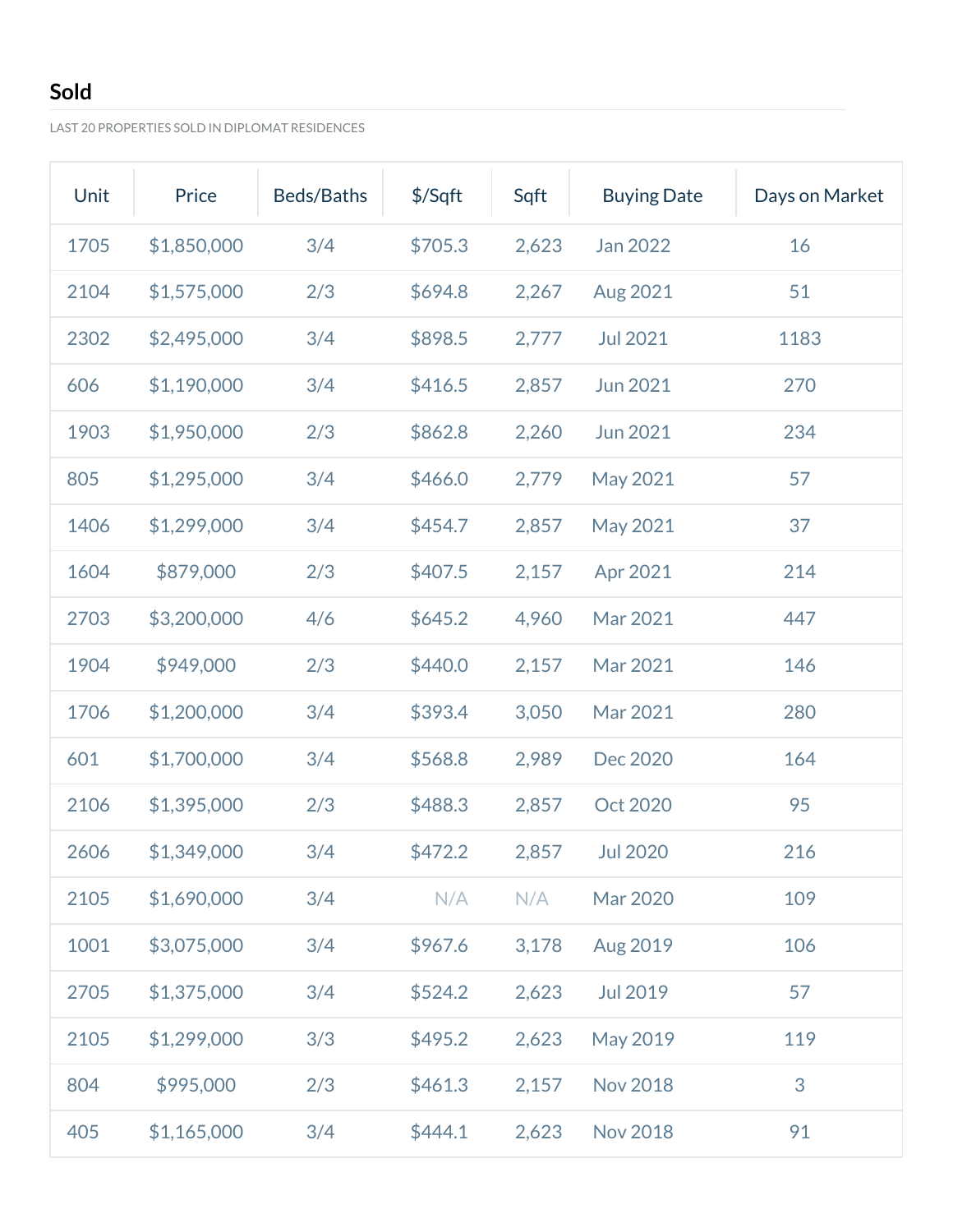# **Rented**

LAST 20 PROPERTIES RENTED IN DIPLOMAT RESIDENCES

| Unit | Price    | Beds/Baths | $$$ /Sqft | Sqft  | <b>Rented Date</b> | Days on Market |
|------|----------|------------|-----------|-------|--------------------|----------------|
| 903  | \$7,900  | 2/3        | \$3.0     | 2,600 | Jan 2022           | 54             |
| 2901 | \$25,000 | 6/9        | \$3.3     | 7,483 | Aug 2021           | 44             |
| 1506 | \$7,800  | 3/4        | \$2.7     | 2,857 | <b>Jun 2021</b>    | 171            |
| 2105 | \$10,500 | 3/4        | \$4.0     | 2,623 | May 2021           | 282            |
| 1805 | \$10,200 | 3/4        | \$3.9     | 2,623 | May 2021           | 29             |
| 505  | \$7,500  | 3/4        | \$2.2     | 3,395 | Mar 2021           | 49             |
| 2305 | \$5,900  | 3/4        | \$2.2     | 2,623 | Feb 2021           | 15             |
| 904  | \$5,900  | 2/3        | \$2.7     | 2,157 | Dec 2020           | 293            |
| 1906 | \$6,900  | 3/4        | \$2.4     | 2,857 | <b>Nov 2020</b>    | 109            |
| 1006 | \$5,900  | 3/4        | \$2.1     | 2,857 | Sep 2020           | 54             |
| 1805 | \$7,800  | 3/4        | \$2.6     | 3,050 | Apr 2020           | 61             |
| 601  | \$8,500  | 3/4        | \$2.7     | 3,200 | Feb 2020           | 26             |
| 903  | \$6,900  | 2/3        | \$2.7     | 2,600 | Dec 2019           | 254            |
| 904  | \$6,500  | 2/3        | \$3.0     | 2,157 | Nov 2019           | 193            |
| 1206 | \$6,000  | 3/4        | \$2.1     | 2,857 | Sep 2019           | 233            |
| 2805 | \$7,999  | 3/4        | \$2.8     | 2,900 | May 2019           | 133            |
| 1102 | \$6,500  | 3/4        | \$2.2     | 3,003 | Feb 2019           | 306            |
| 402  | \$8,900  | 3/4        | \$3.0     | 3,003 | Jan 2019           | 64             |
| 903  | \$6,800  | 2/2        | \$2.6     | 2,600 | Jan 2019           | 1223           |
| 903  | \$6,800  | 2/21       | \$2.6     | 2,600 | Jan 2019           | 1223           |